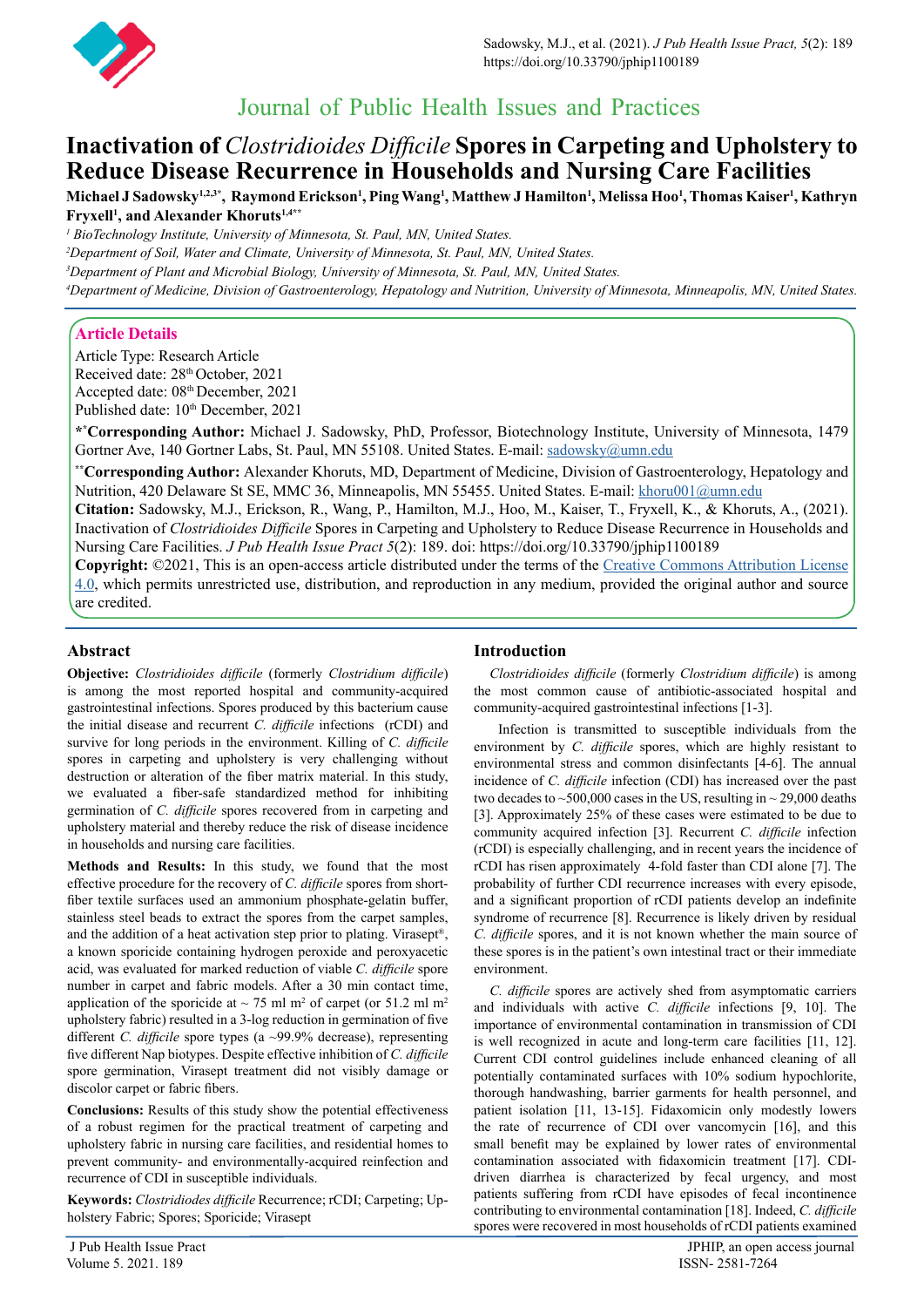[19-21]. This may explain the high risk of recurrence among fecal microbiota transplantation (FMT) recipients following new antibiotic provocations [22].

 Household *C. difficile* contamination is not addressed in the current professional guidelines on rCDI management [23, 24]. While recommendations regarding home environmental control can be found from *C. Diff* Foundation [\(https://cdifffoundation.org/]((https://cdifffoundation.org/cdiff-infection-homecare/)) [cdiff-infection-homecare/\),]((https://cdifffoundation.org/cdiff-infection-homecare/)) these focus exclusively on items that can be treated with bleach, including hard surfaces in bathrooms and kitchens and white items launderable with bleach. However, there remains a need to address the many ubiquitous and porus household surfaces that also harbor *C. difficile* spores, including carpeting and fabrics that cannot be treated with bleach without damage. In fact, the contents of home vacuum cleaners were the greatest yield sites for recovery of *C. difficile* spores in FMT recipient households [19].

 We hypothesize that spores dwelling in porous household surfaces, including carpeting and upholstery, are important contributors to recurrence of CDI in susceptible individuals. Ultimately, a test of this hypothesis requires an efficient means of decontaminating the households of vulnerable patients. However, disinfection of *C. difficile* from porous surfaces is difficult without the use of strongoxidizing agents, such as sodium hypochlorite-based solutions that may discolor or destroy fiber materials [25]. Therefore, there is a need to develop and validate new sporicides that are not destructive to fabric materials encountered in household environments. Testing such agents also requires a robust method for measuring the abundance of *C. difficile* spores in carpeting and upholstered surfaces.

 Here we describe the use of a sporicide containing hydrogen peroxide and peroxyacetic acid, Virasept, to markedly lower *C. difficile* spore contamination in carpet and fabric models. The results allow us to propose a practical and inexpensive treatment of carpeting that can be used in nursing care facilities and households to prevent recurrence of CDI in susceptible patients.

#### **Materials and Methods**

*Clostridium difficile* **strains:** *C. difficile* strains from FMT recipient households were isolated as previously described [26, 27]. Nontoxigenic and reference strains were obtained from the American Type Culture Collection (ATCC®). The non-toxigenic ATCC CD 43601 (tcdA- , tcdB- , CDTa/b- ) was used to initially test experimental parameters. Additional strains examined included: ATCC BAA-1382  $(tcdA<sup>+</sup>, tcdB<sup>+</sup>, tcdC<sup>+</sup>, CDTa/b<sup>-</sup>), ATCC 43598 (tcdA<sup>-</sup>, tcdB<sup>+</sup>, CDTa/b<sup>-</sup>),$ the epidemic Nap1 strain RPRE2 (tcdA<sup>+</sup>, tcdB<sup>+</sup>, tcdC<sup>+</sup>, CDTa/b<sup>+</sup>), and the Nap7 strain RPRE 5-3 (tcdA<sup>+</sup>, tcdB<sup>+</sup>, tcdC<sup>+</sup>, CDTa/b<sup>+</sup>).

**Spore purification:** Samples containing *C. difficile* were heat activated for 20 min at 65ºC and cultured on taurocholate-cycloserinecefoxitin-fructose agar (TCCFA) [28] anaerobically at 37°C for 24- 48 h. Individual colonies were subcultured anaerobically on brain heart infusion (BHI) agar (Becton Dickinson, Franklin Lakes, NJ) with 5 g/L yeast extract and 0.1% (w/v) L-cysteine (BHIS medium) [26, 29-31] and incubated for 4-7 d. Anaerobiosis was maintained by using GasPaks (Becton Dickinson). Cells were harvested from agar plates, suspended in 1 mL sterile deionized water  $(dH_2O)$ , and incubated at 4°C for 12-24 h to induce sporulation. The suspension was added to a 50% (w/v) sucrose solution and spores were pelleted by centrifugation in a swinging bucket S-4-104 rotor (Eppendorf 5810R Centrifuge) at 3200 rpm for 20 min at 4°C [27]. Spore pellets were washed 5-times in ice-cold  $dH_2O$ , resuspended in  $dH_2O$ , and stored at 4°C until used.

 Spore purity was determined by using a Petroff-Hausser counting chamber and a Zeiss Standard 10 microscope (Carl Zeiss AG, Oberkochen, Germany). Spore stocks were determined to contain ≥ 95% spores and were suspended in phosphate buffered saline (PBS), containing 137 mM NaCl, 10 mM Na<sub>2</sub>HPO4, 1.8 mM  $KH_2PO4$ , 2.7 mM KCl, and 0.01% tween 80, pH 7.4) prior to application. Spore's

stocks were kept at 4°C and were replaced at < 4-month intervals.

 **Sporicidal solution:** Virasept® was obtained from Amazon.com. The active ingredients are hydrogen peroxide (3.13%), octanoic acid (0.099%), and peroxyacetic acid (0.05%). The sporicide is known to be an effective disinfectant on hard, non-porous, surfaces such as plastics, porcelain, stainless steel, and wood according to the Association of Official Agricultural Chemists (AOAC) Sporicidal Activity of Disinfectants Method (996.04).

 **Carpet and upholstery fabric:** Carpet tested was Citation Firecracker Level Loop Carpet (fiber material: 100% BCF Olefin, pile height: 4/32, attached pad). The upholstery fabric tested was 100% polyester, light upholstery grade. Prior to use, fabric was washed in a solution of 0.1% tween 80, rinsed in  $dH_2O$ , and air dried overnight.

 **Evaluation of assay parameters:** Test parameters for the extraction procedure were partially adapted from the American Society for Testing and Materials (ASTM)'s State Test Method for Quantitative Assessment of Sanitizing Solutions for Carpet (©ASTM Int'l E2966- 14). Approximately  $2-5 \times 10^7$  purified spores were suspended in 1mL dH<sub>2</sub>O and applied to  $5 \times 13$  cm (65 cm<sup>2</sup>) swatches of shortfiber, industrial, carpeting using a glass chromatography sprayer (Sigma Aldrich, St. Louis, MO). Spores were applied at 1-2 psi and 8 cm from the surface, and swatches were air dried for 20 min. After drying, varying volumes (0.8 to 30.8 ml m-2) of the sporicide were applied evenly with a glass chromatography sprayer onto an inoculated carpet square. Controls received only  $dH_2O$ .

 After the desired contact time, and in order to extract spores, carpet swatches were placed into sterile, wide mouthed, 160 mL milk dilution bottles containing 125 ml of sterilized buffer and 40 g 6 mm stainless steel beads (Grade 25 chrome steel ball bearings). Four spore extraction buffers were tested for efficacy: ammonium phosphate (0.1 M ammonium phosphate  $\text{[NH}_4)$ <sub>2</sub> HPO<sub>4</sub>], pH 7.4, containing 0.1% partially hydrolyzed gelatin, and 0.01% Tween 80 (APB) [32]) ; 0.1% trisodium pyrophosphate (TSPP), pH 7.0; 0.58% NaCl containing 0.01% Tween 80; and PBS containing 0.01% tween 80. Carpet samples were placed into milk bottles lengthwise and arranged so that the beads could freely move along the carpet fiber surfaces during the extraction process. Bottles were subjected to vigorous agitation (1.5" stroke, 280 osc/min) for 60 min on a reciprocating shaker (Eberbach Corp, Ann Arbor, MI.).

 Extraction buffer aliquots were incubated for 20 min at 65ºC to heat activate the spores, and serial dilutions of the sample were plated onto BHIS containing 0.1% (w/v) taurocholic acid (TCA) media to determine spore germination potential. Plates were incubated at 37ºC for 18-48 h under anaerobic conditions and colonies were counted.

 Triplicate sporicidal test volumes were run, and results were compared to controls sprayed with  $dH_2O$  to determine the sporicidal solution's relative ability to inhibit germination. Linear portions of the dose-response curve were averaged, curves were log-transformed, and log reduction values calculated. The trend lines of the semi-log plots were extrapolated to determine the sporicidal volumes needed for 1, 2, or 3-log reductions (90%, 99%, and 99.9% inhibition) in germination of spores. This methodology was repeated to spores from five *C. difficile* test strains to determine individual sensitivity to Virasept on short-fiber carpet and upholstery fabric.

 **Determination of contact times of sporicidal solution:** The contact time assay used the same methodology as did the volume assay. The volume of sporicidal solution used was calculated to produce a 3-log reduction in viable spores for each strain and initial studies tested contact times of 1, 2.5, 5, 10, 20, and 30 min. The resulting data was log transformed to determine contact times required for log reduction in spore viability.

 **Statistical analysis:** Log reduction times for germination inhibition by different volumes of applied sporicidal solution were determined from semi-log plots of viable spore counts/volume solution applied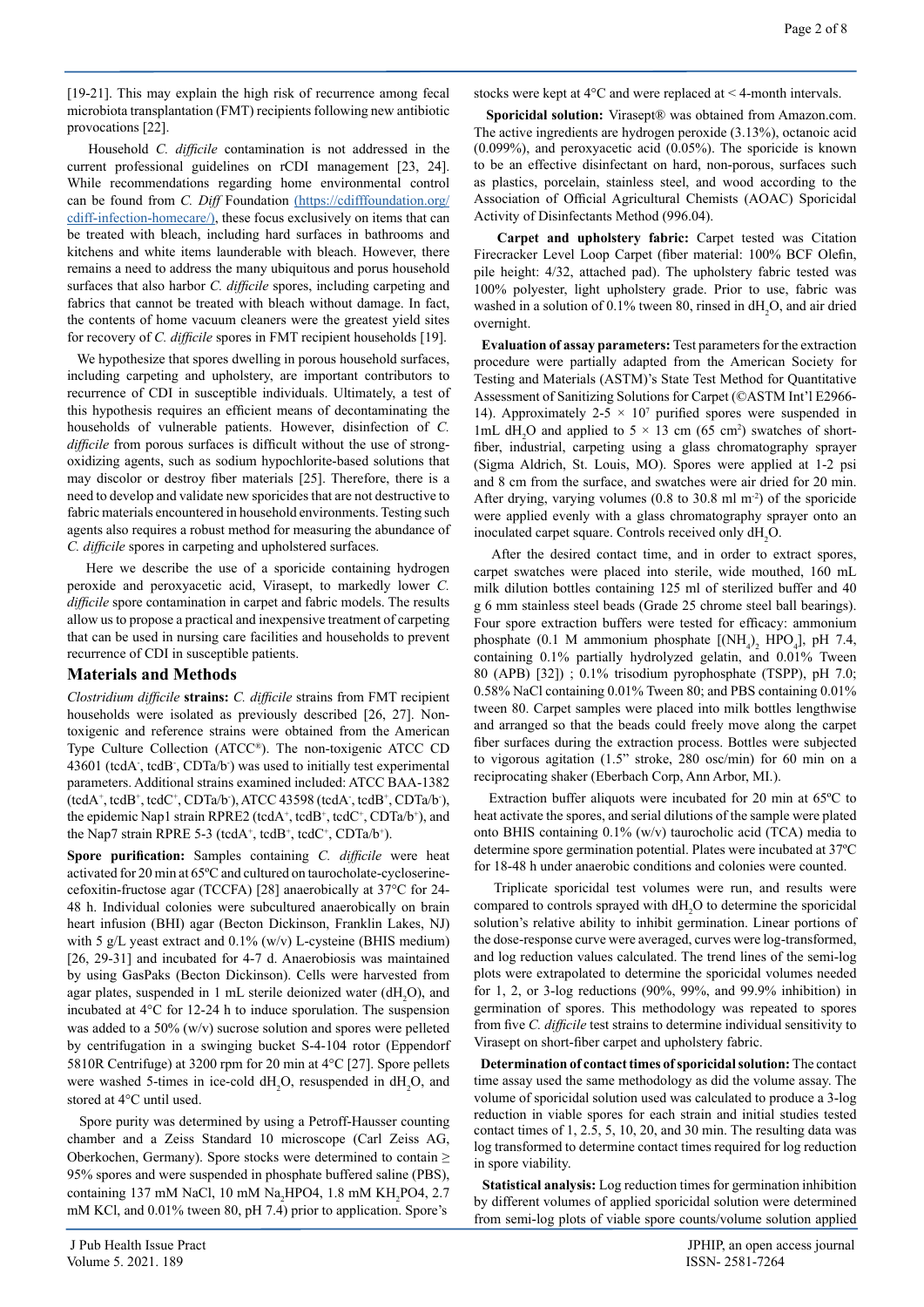(ml  $m<sup>2</sup>$ ). The slope of the resulting curve was used to calculate extrapolated volumes for 1-, 2-, and 3-log reductions in viable spore counts/30 min contact time. Statistical significance was tested by ANOVA using pairwise comparisons at  $\alpha$  = 0.05, by Tukey's honestly significant difference (HSD) post hoc test, and unpaired, two tailed t-tests with 95% confidence intervals.

#### **Results**

The goal of this study was to develop and utilize a method to reduce risk of recurrence of CDI due to *C. difficile* spore contamination from textile surfaces in households and nursing care facilities. The immediate objectives of this study were to: 1) develop methods to quantify spores in fibrous materials and 2) evaluate the sporicidal activity of Virasept on short-fiber carpet and upholstery fabric, without destruction or discoloration of the matrices.

 **Optimized extraction procedures from short-fiber carpet samples:** The efficacy of various buffers used to extract spores from carpet samples are shown in Figure 1A. Extraction of spores from carpet with APB buffer resulted in significantly greater recovery of spores compared to 0.9% NaCl, TSPP, or PBS buffers (p <0.0001). Furthermore, the use of APB with 0.1% hydrolyzed gelatin was less variable compared to the other buffers tested (Figure 1A).

As seen in Figure 1B, the addition of a  $65^{\circ}$ C heat activation step significantly increased the apparent extraction efficiency by 39.8%%  $(p = 0.0013)$ . There was an incremental increase in extraction efficiency by extending the shaking time from 30 min to 1 h, and increasing the initial quantity of applied spores, although these results were not significantly different (Figure 1C and 1D).



Figure 1: (A) Direct comparison of different buffers (NaCl, PBS. TSPP, and APB) used in the extraction procedure from shortfiber carpet. Error bars indicate standard error of the mean (SEM). (B) Percent *C. difficile* spores extracted with and without a heat activation of 65ºC for 20 min prior to plating. (C) Percentage of *C. difficile* spores extracted based on horizontal shaker extraction time (min). (D) Percentages of *C. difficile* spores extracted based on quantity of initial spore application to carpet sample.

**Virasept effectively inhibits germination of** *C. difficile* **spores recovered from carpeting:** The efficacy of the sporicidal solution was tested by the carpet assay outlined above. Results in Figure 2A and 2B show that increased volumes of applied sporicide led to corresponding decreases in viable *C. difficile* spores following the extraction protocol. This effect followed closely to a dose-response sigmoidal curve for all strains (Figure 1D) and the slopes of the linear portion of the dose-response curves (Figure 1C) allowed for

calculation of volumes of Virasept needed to give 1, 2, and 3-Log reductions in viable spores from multiple *C. difficile* strains (Table 1). Moreover, the tested sporicide effectively inactivated spores from several different *C. difficile* strains, including the Nap1 epidemic strain (Table 1), even at relatively low volumes  $\left(\frac{1}{2}\right)$  ml m<sup>2</sup> for carpet or  $~15$  ml m<sup>2</sup> for upholstered fabric).

Volume 5. 2021. 189 ISSN- 2581-7264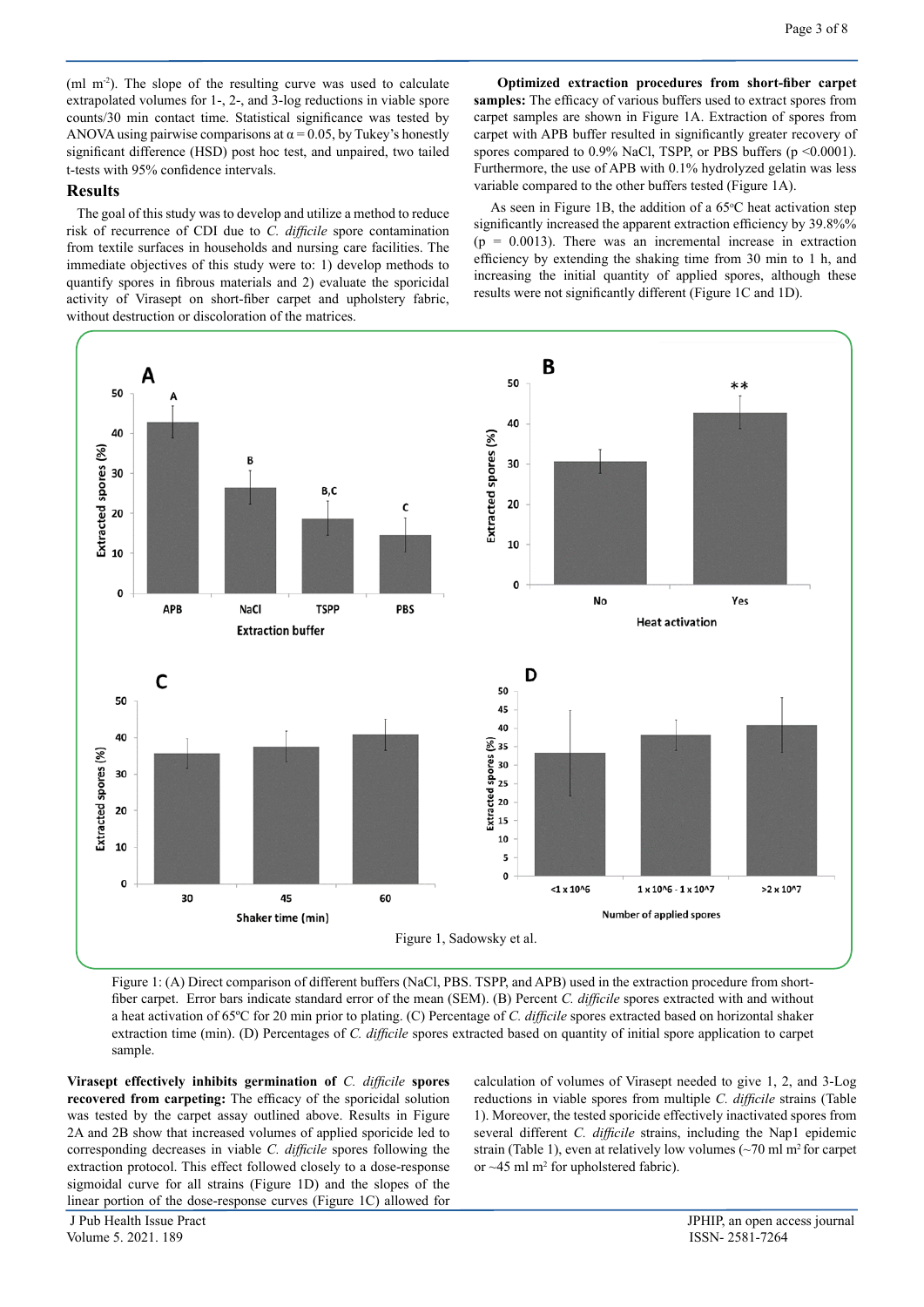

Figure 2. Influence of Virasept volume on germination of purified *C. difficile* spores. (A) Germination of ATCC 43598 spores after exposure to varying volumes of Virasept following a 30 min contact time. Three biological replicates were used per treatment group. Error bars indicate SEM. (B) Average of the linear portions of three biological replicates for ATCC strain 43598 using varying volumes of Virasept. (C) Semi-log plot of spore inhibition based on log10 spore counts per volume of Virasept following a 30 min contact time. The slope of the curve was used to calculate the log reduction values for Virasept at a 30 min contact time. (D) Efficacy of Virasept on inhibiting germination of five test strains of *C. difficile* (◊- ATCC 43601, - Nap1 (RPRE2), ∆ - ATCC 1382), \*- Nap7 (RPRE 5-3), Χ- ATCC 43598)

| <b>Reduction Efficacy</b> |                             |                                                                                                                                                                                               | C. difficile strain tested |                 |                            |                         |               |
|---------------------------|-----------------------------|-----------------------------------------------------------------------------------------------------------------------------------------------------------------------------------------------|----------------------------|-----------------|----------------------------|-------------------------|---------------|
| Log10                     | $\frac{0}{0}$               | Matrix                                                                                                                                                                                        | A T C C<br>43601           | Nap1<br>(RPRE2) | A T C C<br><b>BAA-1382</b> | $N$ a p 7<br>(RPRE 5-3) | ATCC<br>43598 |
|                           | 90.0                        | Carpet                                                                                                                                                                                        | $10.1*$                    | 21.6            | 24.4                       | 22.1                    | 22.8          |
|                           |                             | Upholstery                                                                                                                                                                                    | 13.2                       | 15.1            | 13.4                       | 15.5                    | 18.2          |
| $\mathfrak{D}$            | 99.0                        | Carpet                                                                                                                                                                                        | 20.6                       | 43.7            | 49.1                       | 45.5                    | 34.7          |
|                           |                             | Upholstery                                                                                                                                                                                    | 25.8                       | 28.4            | 26.5                       | 29.9                    | 71.0          |
| $\mathbf{3}$              | 99.9                        | Carpet                                                                                                                                                                                        | 31.2                       | 65.8            | 73.7                       | 69.0                    | 71.0          |
|                           |                             | Upholstery                                                                                                                                                                                    | 38.4                       | 41.7            | 39.6                       | 44.3                    | 51.2          |
|                           | each indicated test strain. | *Values are mL/m2 of sporicide used to obtain indicated percent reductions. Average values $\pm$ SEM for                                                                                      |                            |                 |                            |                         |               |
|                           |                             | Table 1. Calculated volumes of sporicide needed to achieve 1, 2, and 3-log reductions in germination of C.<br><i>difficile</i> spores in fabric and upholstery following 30 min contact time. |                            |                 |                            |                         |               |

**Contact Time affects efficacy of sporicidal solutions:** The effect of contact time on the efficacy of the sporicide was tested using volumes inhibiting 99.9% of spore germination. Results in Figure 3A show that contact time of the sporicidal solution required to kill spores of *C. difficile* strains also followed a dose-response-type curve, with significant differences between the contact time points (p =0.0346) (Figure 3B).

 The linear portion of the curves were used to calculate spore killing efficacy throughout the exposure assay (Figure 3C), and indicated that this volume of sporicidal solution (Table 1) was only 97.2% effective after 1 min. However, it was 99.0% and 99.3% effective after 20- and 30-min contact times, respectively.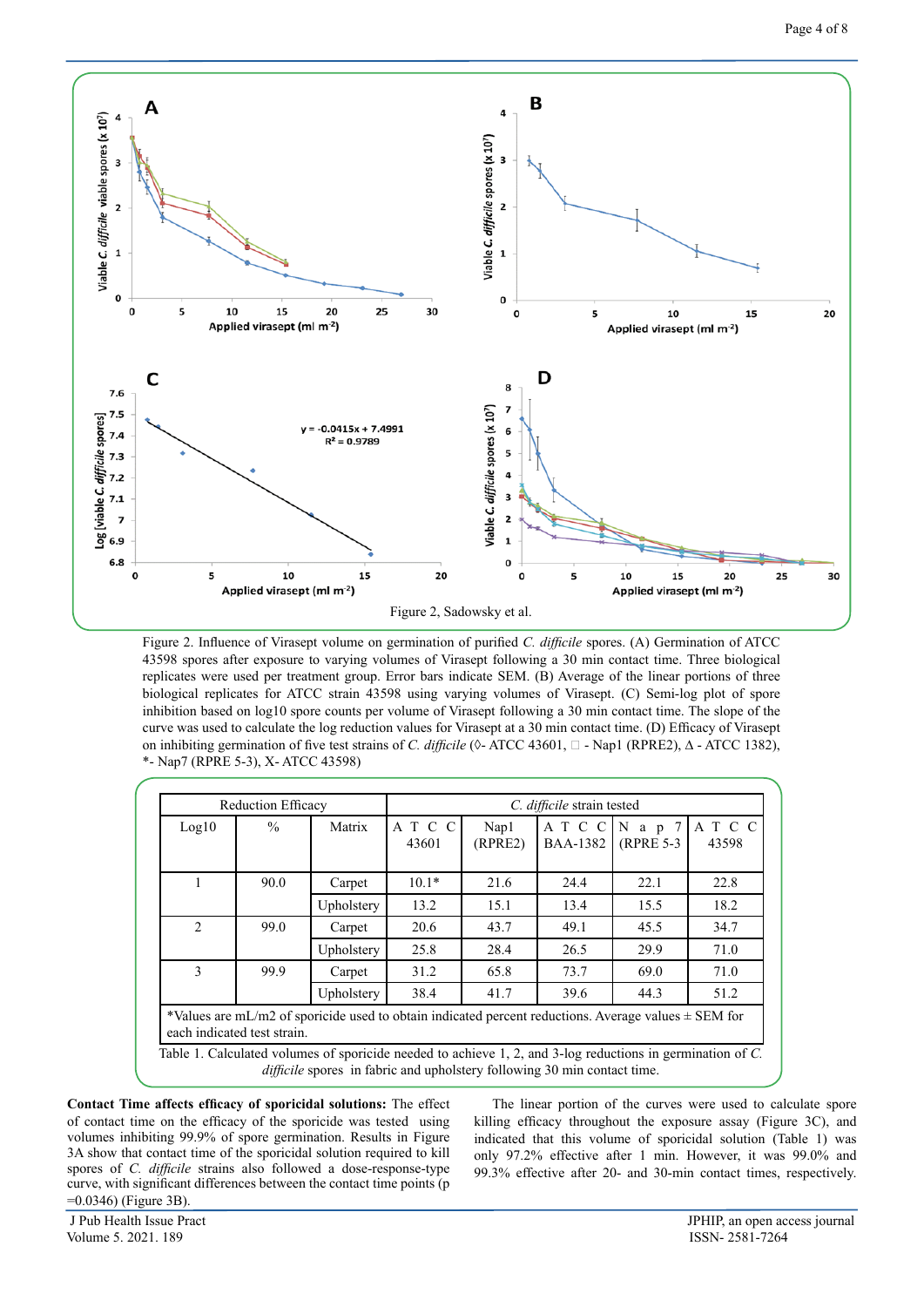

Figure 3. Influence of contact time on efficacy of Virasept on inhibiting germination of *C. difficile* spores. (A) Viability of *C. difficile* test spore strains after exposure to a fixed volume of Virasept calculated to inhibit 99.9% of *C. difficile* after 30 minute contact time at various time points. Data represents  $N = 3$ . Error bars indicate SEM. Legend: □ - Nap1 (RPRE2), Δ - ATCC 1382, \*- Nap7 (RPRE 5-3), X- ATCC 43598). (B) Average of the linear portions of the triplicate assays of *C. difficile* strains at varying time points. Error bars indicate the SEM between replicates of each strain. Statistical significance base on an unpaired, two tail t-test with 95% confidence interval (p =0.0346). (C) Semi-log plot of calculated viable spores following the application of Virasept at a fixed volume for various time points. Slope of the curve was used to calculate the log reduction values for Virasept contact time at various time points for a volume of Virasept calculated to inhibit 99.9% of spore germination in 30 min.

#### **Discussion**

Recently, a large proportion of *C. difficile* infections are due to community acquisition [21, 33-35]. Consequently, there is a need for an easily applied solution to eradicate bacterial spores in home and nursing care settings. This need is often expressed by patients themselves who realize that their home setting may be contaminated with *C. difficile* spores. Based on other disease models, it seems reasonable that reduction in the environmental load of *C. difficile* spores will result in reduced rates of disease recurrence. While there is no direct evidence for this correlation with rCDI, it is often recommended that the patient's immediate environment be decontaminated with commonly-used hospital cleaning compounds, such as quaternary ammonium salt–based solutions [36]. Alarmingly, however, there are now reports that some of these compounds may stimulate spore germination [13]. Consequently, it is now recommended that sporicidal solutions containing hydrogen peroxide or sodium hypochlorite be used to decontaminate solid surfaces [11, 37-40].

 Based on our initial analyses, however, the vacuum cleaner and not solid surfaces was found to be the primary household environment contaminated with *C. difficile* spores [19]. This suggested that spores released by symptomatic and asymptomatic carriers made their way onto environmental surfaces, including carpeting [41]. Thus, carpeting may be a reservoir for environmental *C. difficile.*  Moreover, since carpeting is often not sufficiently cleaned, and most effective sporicides cannot be used on fibrous materials without decolorization or destruction, this may be one cause of rCDI in household and nursing care settings.

 Consequently, the aim of this current study was to determine and optimize testing parameters to evaluate the efficacy of chemical agents on the reduction in the viability of *C. difficile* spores found in carpet, without matrix material destruction or discoloration. This methodology was subsequently used to test the ability of a commercial sporicide, Virasept, to inactivate spores of pathogenic *C. difficile* strains. Bacterial spores carry a charge and have surface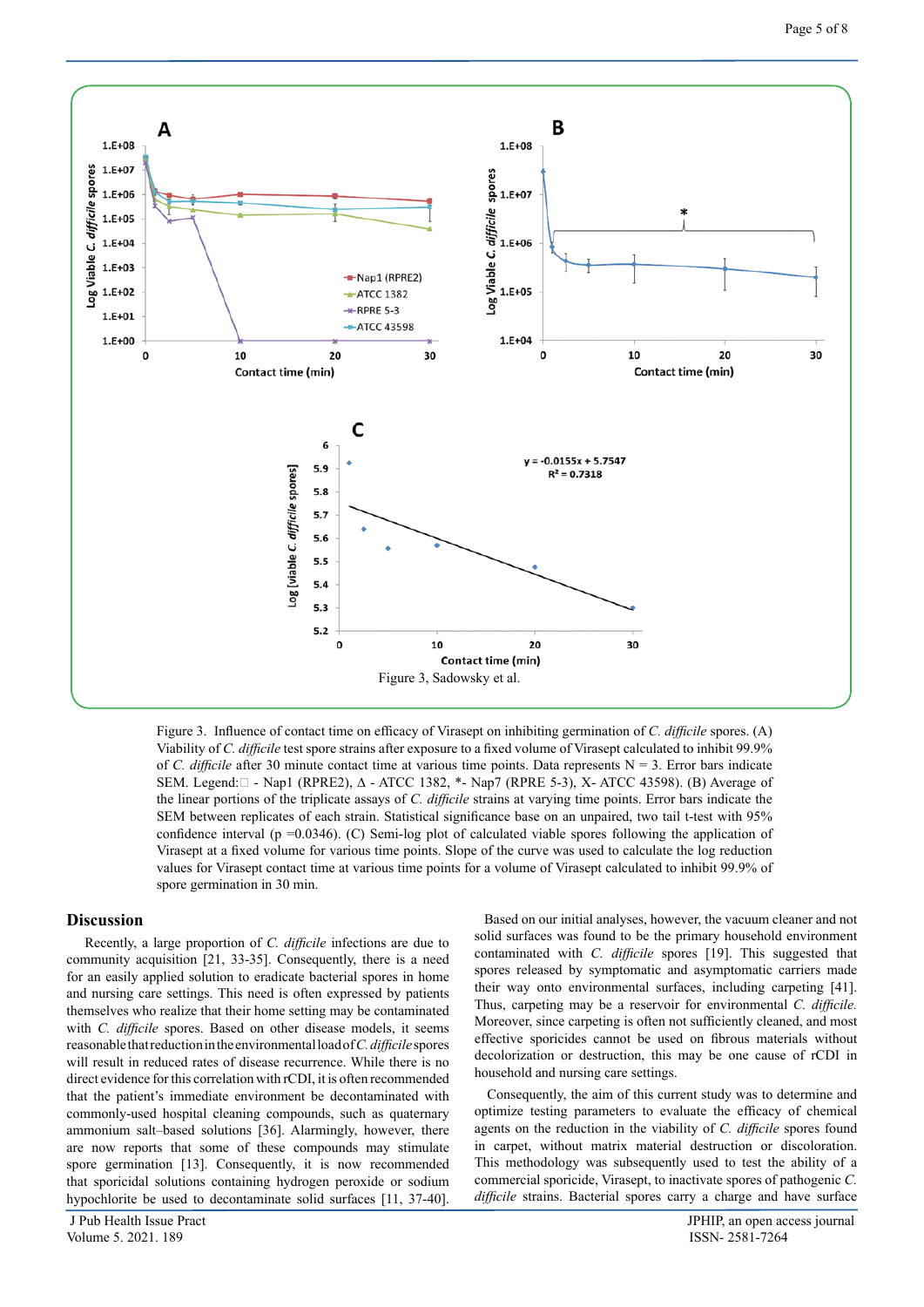hydrophobicity, due in part to collagen-like BclA1 orthologs in the *C. difficile* exosporium [42-45], and likely bind to charged carpet fibers. We hypothesized that disruption of this charge and reduction of surface tension by using a buffered surfactant would facilitate the release of spores from the carpet matrix. The APB buffer with 0.1% hydrolyzed gelatin supplemented with Tween 80 resulted in the highest levels of extracted and viable *C. difficile* spores of the tested buffer solutions. Also, the addition of a  $65^{\circ}$ C heat activation step, which has been shown to be necessary to ensure high levels of *Clostridium* spore germination in culture [46], and extension of the extraction time resulted in the greatest possible extraction efficiencies for this assay.

 In addition to the above optimization parameters, we also evaluated bead size and composition, sprayer pressure and distance to spray carpet fibers, and drying time prior to assay. Based on these initial studies, glass beads (2- and 3-mm solid glass) were found to be inefficient at extractions relative to stainless steel beads, mostly due to bead size and weight (data not shown). It was also determined that sprayer pressures less than 1 PSI were too low to create adequate misting for an even application of spores, whereas pressures  $> 2$ discharged the spore solution too quickly to evenly coat the carpet samples. Moreover, application with the sprayer closer than  $\sim$ 7 cm resulted in uneven spore distribution and oversaturation to the applied areas, and > 9 cm resulted in volume loss past the edges of the carpet. Thus, an application distance of 8 cm was chosen for all studies. Lastly, it was determined that 20 min was sufficient to completely air dry the 2 ml spore application under ambient conditions.

 Previous studies have shown that the two most important factors affecting the efficacy of antimicrobials are the quantity of active ingredient and contact time [25, 47]. We showed that even relatively low volumes of the tested sporicide resulted in 3-log reductions in spore counts using several different *C. difficile* strains, including the Nap1 epidemic strain (Table 1). This result is consistent with reports that active ingredients in Virasept, hydrogen peroxide and peroxyacetic acid, are effective inhibitors of *C. difficile* spore germination on hard surfaces (should be 48 Barbut et al., 2009). Based on our results, an application volume of 75 ml/m2 of Virasept, diluted in  $dH_2$ 0, spread evenly on a carpeted surface (or 55 ml m<sup>2</sup> for upholstery fabric) would be sufficient to inactivate > 99.9% of viable *C. difficile* spores. It should be noted, however, that while we did not specifically test whether Virasept killed spores, this product is a known sporicide, and the reduction in spore germination after treatment and extraction from carpet and upholstery is likely due to inactivation of spores.

 Since contact time has been reported to be important when inhibiting spore germination [47], and since real-world carpet cleaning processes can vary between users, we examined sporicidal activity in carpet vs contact time. Even at relatively high application volumes, contact time had significant impact on the efficacy of the sporicidal solution. Nevertheless, our results are in general agreement with previous reports that indicated that contact time plays a significant role in the ability of sporicidal solutions to inhibit germination of *C. difficile* spores [25]. The volume needed for a 3-log reduction in viable *C. difficile* spores at a 30 min contact time is also well below the typical volumes of antimicrobials that would be applied during the normal course of the carpet disinfection process [49]. Moreover, at this volume and contact time, the Virasept solution is below any observable threshold for discoloration or visible damage of the carpet fibers. It is important to note that one limitation of this current study was our lack of use of a quantifiable method to determine Viraseptinduced color changes or fiber damage to carpeting and upholstery fabric. Consequently, future studies need to address this limitation and potential problem by using ISO/AATCC grey scales, as described in AATCC EP1[50], or instrumental color analysis as discussed in AATCC EP6-2016e [51] and by microscopy.

 Previous studies have indicated that although purified spores alone can act as a model for testing the efficacy of sporicidal compounds on *C. difficile* strains [25, 53], organic loading in carpeting will also need to be examined in subsequent testing [52, 53]. Additionally, the difference in sensitivity between spores applied to the carpet surface, and those located deeper in carpet fibers or in the backing-material (foam, urethane, or jute) will need to be addressed for both the extraction and testing methodologies. Elimination of these variables will provide a clearer understanding of how this disinfectant performs in real operational conditions to reduce reinfection rates and recurrence of CDI.

 Taken together, however, our data nevertheless allow us to propose a robust regimen for the practical treatment of carpeting and upholstery fabric in nursing care facilities and residential homes to reduce the incidence of environment-acquired reinfection and recurrence of CDI in susceptible individuals. Reducing and potentially eliminating his under-appreciated environmental reservoir may lead to a reduction in rCDI rates and needs to be further examined in a controlled study.

**Competing interests:** The authors report no conflict of interest. **List of abbreviations:**

## CDI: *C. difficile* infection

- rCDI: recurrent *C. difficile* infection
- FMT: fecal microbiota transplantation
- ATCC: American Type Culture Collection
- AOAC: Association of Official Agricultural Chemists
- ANOVA: Analysis of Variance
- APB: ammonium phosphate buffer
- ASTM: American Society for Testing and Materials
- BHI: brain heart infusion
- PBS: phosphate buffered saline
- TCA: taurocholic acid
- TCCFA: taurocholate-cycloserine-cefoxitin-fructose agar
- TSPP: trisodium pyrophosphate
- Tukey's HSD: Tukey's honestly significant difference

**Acknowledgement:** This study was supported, in part, by grant NIH 1R21-AI114722-01 and by the philanthropic support of Achieving Cures Together and the Hubbard Foundation.

## **References:**

- 1. Kaatz, G. W., Gitlin, S. D., Schaberg, D. R., Wilson, K. H., Kauffman, C. A., Seo, S. M., & Fekety, R. (1988). Acquisition of *Clostridium difficile* from the Hospital Environment. *American Journal of Epidemiology, 127*(6), 1289-1294.
- 2. Kelly, C. P., & LaMont, J. T. (2008). *Clostridium difficile* More difficult than ever. *New England Journal of Medicine, 359*(18).
- 3. Lessa, F. C., Mu, Y., Bamberg, W. M., Beldavs, Z. G., Dumyati, G. K., Dunn, J. R., . . . McDonald, L. C. (2015). Burden of *Clostridium difficile* Infection in the United States. *New England Journal of Medicine, 372*(9), 825-834.
- 4. Kramer, A., Schwebke, I., & Kampf, G. (2006). How long do nosocomial pathogens persist on inanimate surfaces? A systematic review. *BMC Infectious Diseases, 6*, 130. doi:10.1186/1471-2334-6-130
- 5. Brite, J., McMillen, T., Robilotti, E., Sun, J., Chow, H. Y., Stell, F., . . . Kamboj, M. (2018). Effectiveness of ultraviolet disinfection in reducing hospital-acquired *Clostridium difficile*  and vancomycin-resistant Enterococcus on a bone marrow transplant unit. *Infection Control and Hospital Epidemiology, 39*(11), 1301-1306.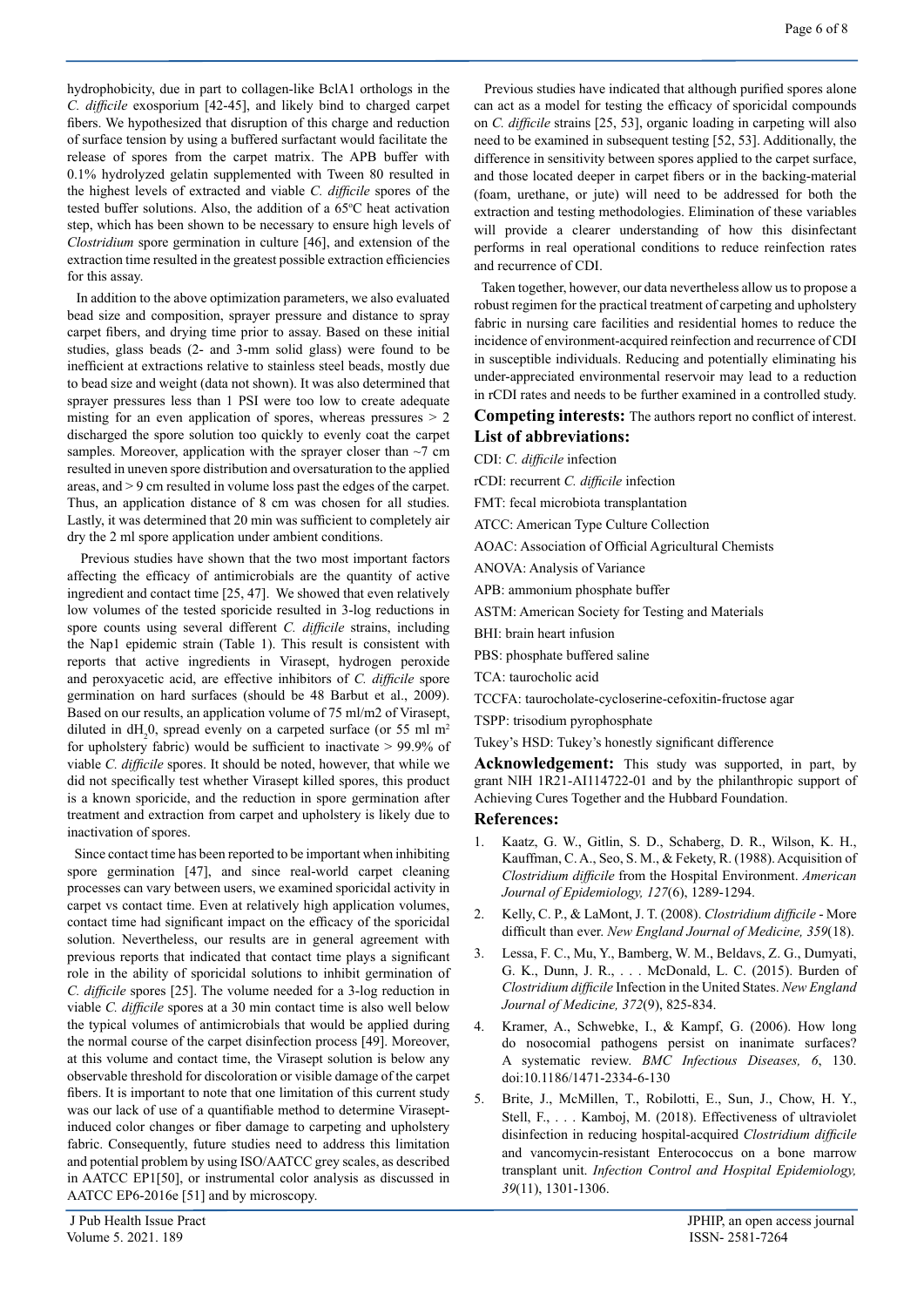- 6. Buckley, D., Dharmasena, M., Wang, H., Huang, J., Adams, J., Pettigrew, C., ... Jiang, X. (2021). Efficacy of novel aqueous photo-chlorine dioxide against a human norovirus surrogate, bacteriophage MS2 and *Clostridium difficile* endospores, in suspension, on stainless steel and under greenhouse conditions. *Journal of Applied Microbiology, 130*(5), 1531-1545.
- Ma, G. K., Brensinger, C. M., Wu, Q., & Lewis, J. D. (2017). Increasing Incidence of Multiply Recurrent *Clostridium difficile* Infection in the United States: A Cohort Study. *Annals of Internal Medicine, 167*(3), 152-158. doi:10.7326/M16-2733.
- 8. Borody, T. J., & Khoruts, A. (2012). Fecal microbiota transplantation and emerging applications. *Nat Rev Gastroenterol Hepatol, 9*(2), 88-96. doi:10.1038/nrgastro.2011.244.
- 9. Riggs, M. M., Sethi, A. K., Zabarsky, T. F., Eckstein, E. C., Jump, R. L., & Donskey, C. J. (2007). Asymptomatic carriers are a potential source for transmission of epidemic and nonepidemic *Clostridium difficile* strains among long-term care facility residents. *Clinical Infectious Diseases, 45*(8), 992-998. doi:10.1086/521854.
- 10. Sethi, A. K., Al-Nassir, W. N., Nerandzic, M. M., Bobulsky, G. S., & Donskey, C. J. (2010). Persistence of skin contamination and environmental shedding of *Clostridium difficile* during and after treatment of *C. difficile* infection. *Infection Control and Hospital Epidemiology, 31*(1), 21-27. doi:10.1086/649016.
- 11. Dubberke, E. R., Carling, P., Carrico, R., Donskey, C. J., Loo, V. G., McDonald, L. C., . . . Gerding, D. N. (2014). Strategies to prevent *Clostridium difficile* infections in acute care hospitals: 2014 Update. *Infect Control Hosp Epidemiol, 35*(6), 628-645. doi:10.1086/676023.
- 12. Srinivasa, V. R., Hariri, R., Frank, L. R., Kingsley, L., Magee, E., Pokrywka, M., & Yassin, M. H. (2019). Hospital-associated *Clostridium difficile* infection and reservoirs within the hospital environment. *American Journal of Infection Control, 47*(7), 780-785.
- 13. Gerding, D. N., Muto, C. A., & Owens, R. C., Jr. (2008). Measures to control and prevent *Clostridium difficile* infection. *Clinical Infectious Diseases, 46* Suppl 1, S43-49. doi:10.1086/521861.
- 14. Vonberg, R. P., Kuijper, E. J., Wilcox, M. H., Barbut, F., Tull, P., Gastmeier, P., ... Wiuff, C. (2008). Infection control measures to limit the spread of *Clostridium difficile*. *Clin Microbiol Infect,*  14 Suppl 5: p. 2-20.
- 15. Barbut, F. (2015). How to eradicate *Clostridium difficile* from the environment. *Journal of Hospital Infection, 89*(4), 287-295.
- 16. Louie, T. J., Miller, M. A., Mullane, K. M., Weiss, K., Lentnek, A., Golan, Y., . . . Group, O. P. T. C. S. (2011). Fidaxomicin versus vancomycin for *Clostridium difficile* infection. *New England Journal of Medicine, 364*(5), 422-431. doi:10.1056/ NEJMoa0910812.
- 17. Biswas, J. S., Patel, A., Otter, J. A., Wade, P., Newsholme, W., van Kleef, E., & Goldenberg, S. D. (2015). Reduction in *Clostridium difficile* environmental contamination by hospitalized patients treated with fidaxomicin. *Journal of Hospital Infection, 90*(3), 267-270. doi:10.1016/j.jhin.2015.01.015.
- 18. Khoruts, A., Rank, K. M., Newman, K. M., Viskocil, K., Vaughn, B. P., Hamilton, M. J., & Sadowsky, M. J. (2016). Inflammatory Bowel Disease Affects the Outcome of Fecal Microbiota Transplantation for Recurrent *Clostridium difficile* Infection. *Clinical Gastroenterology and Hepatology*. doi:10.1016/j. cgh.2016.02.018.
- 19. Shaughnessy, M. K., Bobr, A., Kuskowski, M. A., Johnston, B. D., Sadowsky, M. J., Khoruts, A., & Johnson, J. R. (2016). Environmental Contamination in Households of Patients with Recurrent *Clostridium difficile* Infection. *Applied and Environmental Microbiology, 82*(9), 2686-2692. doi:10.1128/ AEM.03888-15.
- 21. Miller, A. C., Segre, A. M., Pemmaraju, S. V., Sewell, D. K., & Polgreen, P. M. (2020). Association of Household Exposure to Primary *Clostridioides difficile* Infection With Secondary Infection in Family Members. *JAMA Netw Open, 3*(6), e208925. doi:10.1001/jamanetworkopen.2020.8925.
- 22. Brandt, L. J., Aroniadis, O. C., Mellow, M., Kanatzar, A., Kelly, C., Park, T., . . . Surawicz, C. (2012). Long-term follow-up of colonoscopic fecal microbiota transplant for recurrent *Clostridium difficile* infection. *American Journal of Gastroenterology, 107*(7), 1079-1087. doi:10.1038/ajg.2012.60.
- 23. Cohen, S. H., Gerding, D. N., Johnson, S., Kelly, C. P., Loo, V. G., McDonald, L. C., . . . Infectious Diseases Society of, A. (2010). Clinical practice guidelines for *Clostridium difficile*  infection in adults: 2010 update by the society for healthcare epidemiology of America (SHEA) and the infectious diseases society of America (IDSA). *Infection Control and Hospital Epidemiology, 31*(5), 431-455. doi:10.1086/651706.
- 24. Surawicz, C. M., Brandt, L. J., Binion, D. G., Ananthakrishnan, A. N., Curry, S. R., Gilligan, P. H., . . . Zuckerbraun, B. S. (2013). Guidelines for diagnosis, treatment, and prevention of *Clostridium difficile* infections. *American Journal of Gastroenterology, 108*(4), 478-498; quiz 499. doi:10.1038/ ajg.2013.4.
- 25. Lawley, T. D., Clare, S., Deakin, L. J., Goulding, D., Yen, J. L., Raisen, C., . . . Dougan, G. (2010). Use of purified *Clostridium difficile* spores to facilitate evaluation of health care disinfection regimens. *Applied and Environmental Microbiology, 76*(20), 6895-6900. doi:10.1128/AEM.00718-10.
- 26. Sorg, J. A., & Dineen, S. S. (2009). Laboratory maintenance of *Clostridium difficile*. *Curr Protoc Microbiol,* Chapter 9, Unit9A 1. doi:10.1002/9780471729259.mc09a01s12.
- 27. Weingarden, A. R., Dosa, P. I., DeWinter, E., Steer, C. J., Shaughnessy, M. K., Johnson, J. R., . . . Sadowsky, M. J. (2016). Changes in Colonic Bile Acid Composition following Fecal Microbiota Transplantation Are Sufficient to Control *Clostridium difficile* Germination and Growth. *Plos One, 11*(1), e0147210. doi:10.1371/journal.pone.0147210.
- 28. Bliss, D. Z., Johnson, S., Clabots, C. R., Savik, K., & Gerding, D. N. (1997). Comparison of cycloserine-cefoxitinfructose agar (CCFA) and taurocholate-CCFA for recovery of *Clostridium difficile* during surveillance of hospitalized patients. *Diagn Microbiol Infect Dis, 29*(1), 1-4. doi:10.1016/ s0732-8893(97)00113-2.
- 29. Allen, C. A., Babakhani, F., Sears, P., Nguyen, L., & Sorg, J. A. (2013). Both fidaxomicin and vancomycin inhibit outgrowth of *Clostridium difficile* spores. *Antimicrobial Agents and Chemotherapy, 57*(1), 664-667. doi:10.1128/AAC.01611-12.
- 30. Francis, M. B., Allen, C. A., Shrestha, R., & Sorg, J. A. (2013). Bile acid recognition by the *Clostridium difficile* germinant receptor, CspC, is important for establishing infection. *PLoS Pathogens, 9*(5), e1003356. doi:10.1371/journal.ppat.1003356.
- 31. Francis, M. B., Allen, C. A., & Sorg, J. A. (2015). Spore Cortex Hydrolysis Precedes Dipicolinic Acid Release during *Clostridium difficile* Spore Germination. *Journal of Bacteriology, 197*(14), 2276-2283. doi:10.1128/JB.02575-14.
- 32. Kingsley, M. T., & Bohlool, B. B. (1981). Release of Rhizobium spp. from Tropical Soils and Recovery for Immunofluorescence Enumeration. *Applied and Environmental Microbiology, 42*(2), 241-248.